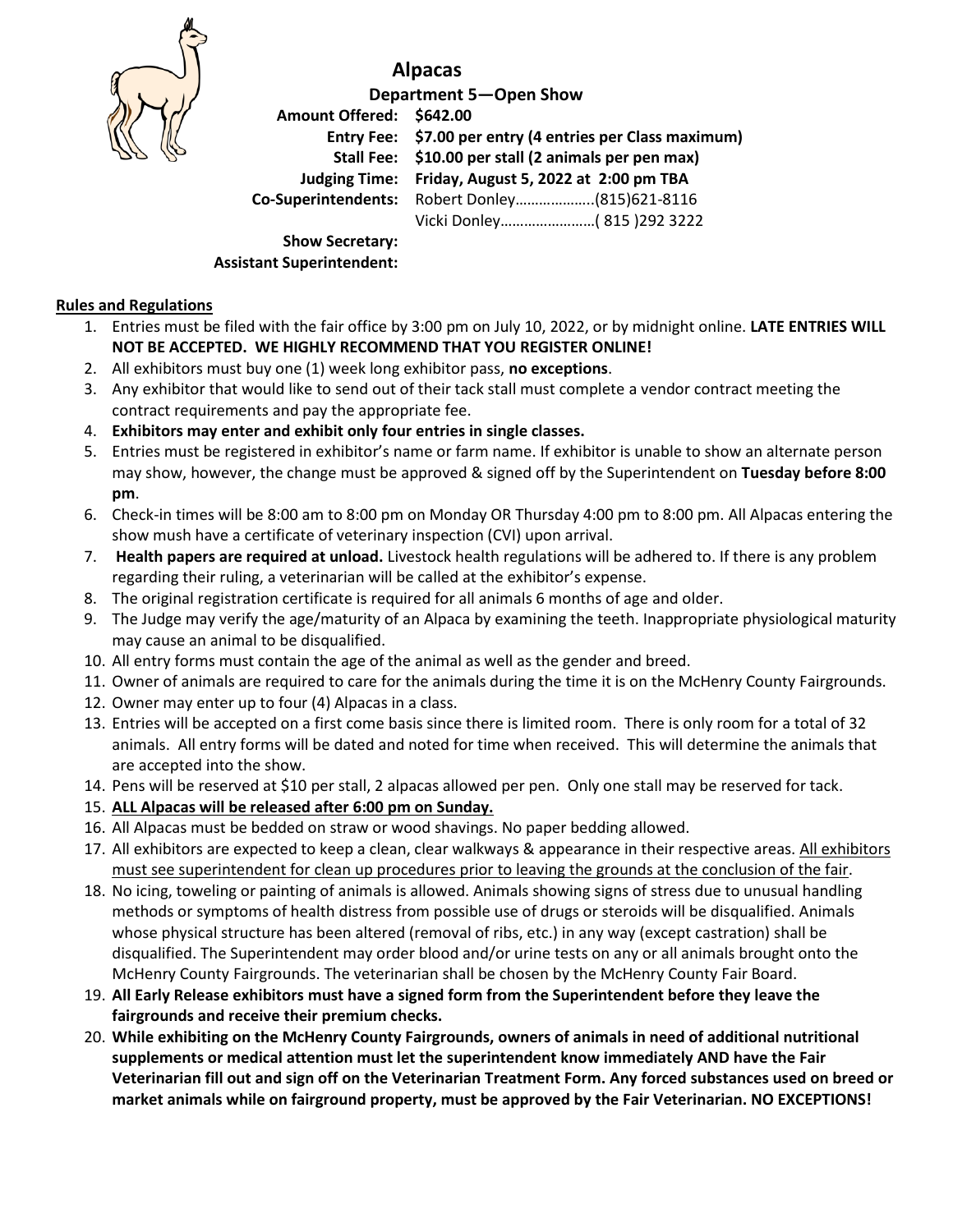**Premiums Handling Classes -** First-\$30; Second-\$25; Third-\$20; Fourth-\$18; Fifth-\$16; Sixth-\$14 **Obstacle Course Classes -** First-\$15; Second-\$14; Third-\$13; Fourth-\$12; Fifth-\$11; Sixth-\$10 **Costume Classes** – Ribbon Only **Fleece Classes –** Ribbons Only (1-5 places)

## **Awards**

Grand Champion OAB – Rosette Reserve Grand Champion OAB – Rosette Grand Champion Fleece – Rosette Reserve Grand Champion Fleece - Rosette

| <b>Division</b>    | <b>Class</b>                   |  |  |  |  |
|--------------------|--------------------------------|--|--|--|--|
| <b>ALPACAS</b>     |                                |  |  |  |  |
| A Alpacas          | 1 Handling Male Suris          |  |  |  |  |
|                    | 2 Handling Female Suris        |  |  |  |  |
|                    | 3 Handling Male Huacaya        |  |  |  |  |
|                    | 4 Handling Female Huacaya      |  |  |  |  |
|                    | 5 Obstacle Course Males Only   |  |  |  |  |
|                    | 6 Obstacle Course Females Only |  |  |  |  |
|                    | 7 Costume Males Only           |  |  |  |  |
|                    | 8 Costume Females Only         |  |  |  |  |
| <b>Fleece Show</b> |                                |  |  |  |  |
| A Fleece           | 11 Suri - Light Fleece         |  |  |  |  |
|                    | 12 Suri - Dark Fleece          |  |  |  |  |
|                    | 13 Suri - Pinto Fleece         |  |  |  |  |
|                    | 14 Huacaya - Light Fleece      |  |  |  |  |
|                    | 15 Huacaya - Dark Fleece       |  |  |  |  |
|                    | 16 Huacaya - Pinto Fleece      |  |  |  |  |
|                    |                                |  |  |  |  |